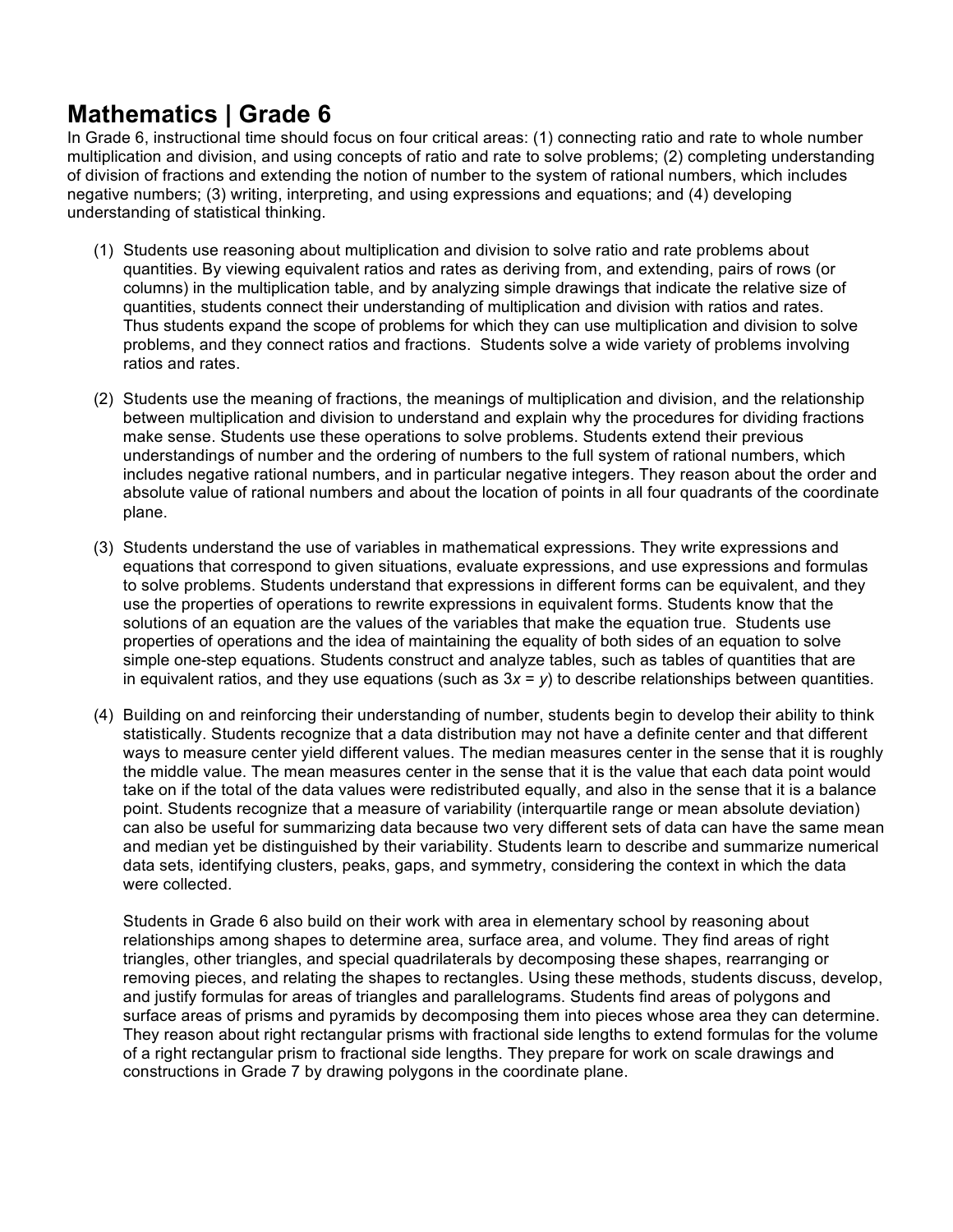## Grade 6 Overview

## **Ratios and Proportional Relationships**

• Understand ratio concepts and use ratio reasoning to solve problems.

## **The Number System**

- Apply and extend previous understandings of multiplication and division to divide fractions by fractions.
- Compute fluently with multi-digit numbers and find common factors and multiples.
- Apply and extend previous understandings of numbers to the system of rational numbers.

## **Expressions and Equations**

- Apply and extend previous understandings of arithmetic to algebraic expressions.
- Reason about and solve one-variable equations and inequalities.
- Represent and analyze quantitative relationships between dependent and independent variables.

## **Geometry**

• Solve real-world and mathematical problems involving area, surface area, and volume.

## **Statistics and Probability**

- Develop understanding of statistical variability.
- Summarize and describe distributions.

## **Mathematical Practices**

- 1. Make sense of problems and persevere in solving them.
- 2. Reason abstractly and quantitatively.
- 3. Construct viable arguments and critique the reasoning of others.
- 4. Model with mathematics.
- 5. Use appropriate tools strategically.
- 6. Attend to precision.
- 7. Look for and make use of structure.
- 8. Look for and express regularity in repeated reasoning.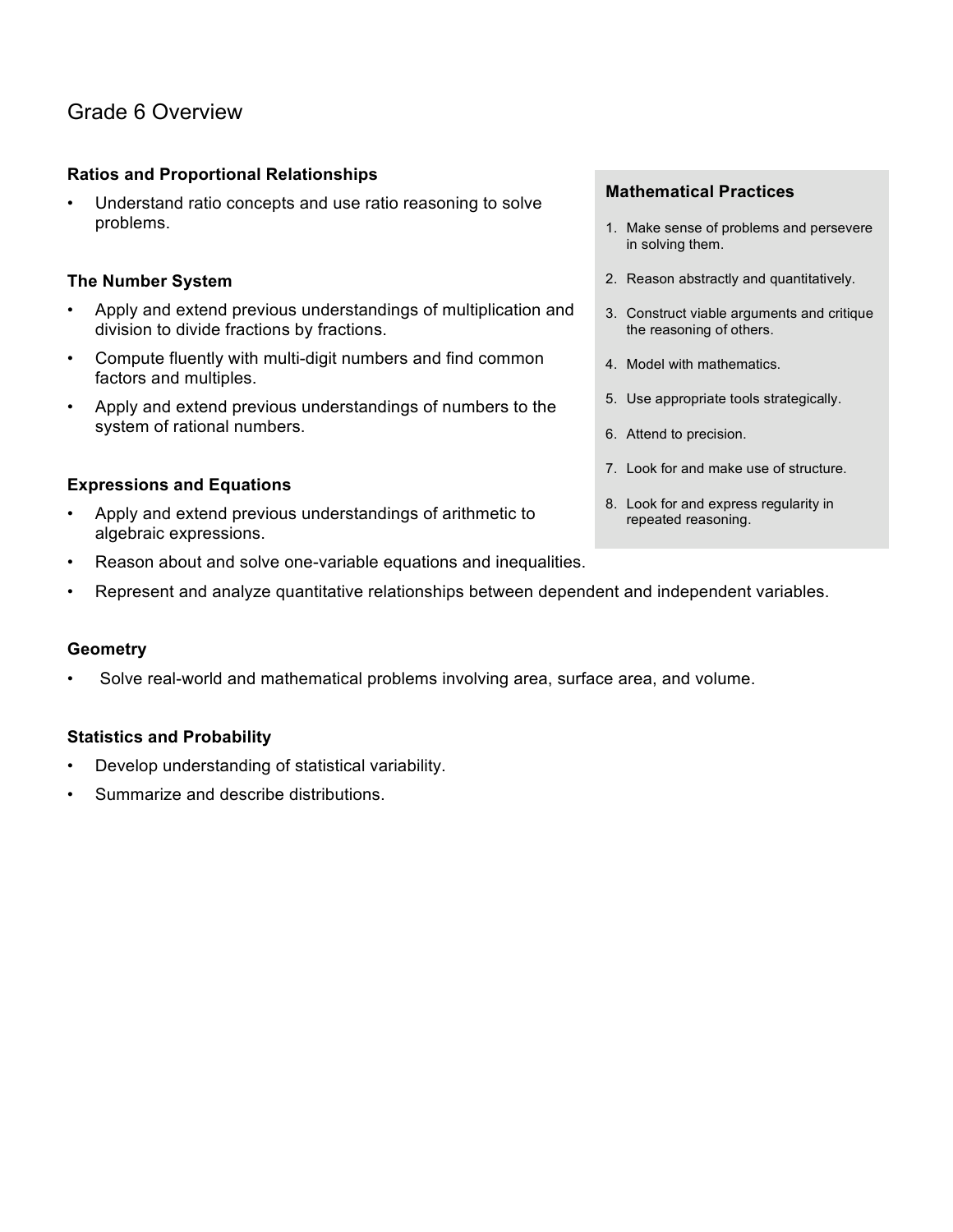## Grade 6

## **Ratios and Proportional Relationships 6.RP**

#### **Understand ratio concepts and use ratio reasoning to solve problems.**

- 1. Understand the concept of a ratio and use ratio language to describe a ratio relationship between two quantities. *For example, "The ratio of wings to beaks in the bird house at the zoo was 2:1, because for every 2 wings there was 1 beak." "For every vote candidate A received, candidate C received nearly three votes."*
- 2. Understand the concept of a unit rate  $a/b$  associated with a ratio  $a:b$  with  $b \ne 0$ , and use rate language in the context of a ratio relationship. *For example, "This recipe has a ratio of 3 cups of flour to 4 cups of sugar, so there is 3/4 cup of flour for each cup of sugar." "We paid \$75 for 15 hamburgers, which is a rate of \$5 per hamburger."*<sup>1</sup>
- 3. Use ratio and rate reasoning to solve real-world and mathematical problems, e.g., by reasoning about tables of equivalent ratios, tape diagrams, double number line diagrams, or equations.
	- a. Make tables of equivalent ratios relating quantities with wholenumber measurements, find missing values in the tables, and plot the pairs of values on the coordinate plane. Use tables to compare ratios.
	- b. Solve unit rate problems including those involving unit pricing and constant speed. *For example, if it took 7 hours to mow 4 lawns, then at that rate, how many lawns could be mowed in 35 hours? At what rate were lawns being mowed?*
	- c. Find a percent of a quantity as a rate per 100 (e.g., 30% of a quantity means 30/100 times the quantity); solve problems involving finding the whole, given a part and the percent.
	- d. Use ratio reasoning to convert measurement units; manipulate and transform units appropriately when multiplying or dividing quantities.

#### **The Number System 6.NS**

#### **Apply and extend previous understandings of multiplication and division to divide fractions by fractions.**

1. Interpret and compute quotients of fractions, and solve word problems involving division of fractions by fractions, e.g., by using visual fraction models and equations to represent the problem. *For example, create a story context for (2/3) ÷ (3/4) and use a visual fraction model to show the quotient; use the relationship between multiplication and division to explain that (2/3) ÷ (3/4) = 8/9 because 3/4 of 8/9 is 2/3. (In general, (a/b) ÷ (c/d) = ad/bc.) How much chocolate will each person get if 3 people share 1/2 lb of chocolate equally? How many 3/4-cup servings are in 2/3 of a cup of yogurt? How wide is a rectangular strip of land with length 3/4 mi and area 1/2 square mi?* 

#### **Compute fluently with multi-digit numbers and find common factors and multiples.**

- 2. Fluently divide multi-digit numbers using the standard algorithm.
- 3. Fluently add, subtract, multiply, and divide multi-digit decimals using the standard algorithm for each operation.
- 4. Find the greatest common factor of two whole numbers less than or equal to 100 and the least common multiple of two whole numbers less than or equal to 12. Use the distributive property to express a sum of two whole numbers 1–100 with a common factor as a multiple of a sum of two whole numbers with no common factor. *For example, express 36 + 8 as 4 (9 + 2).*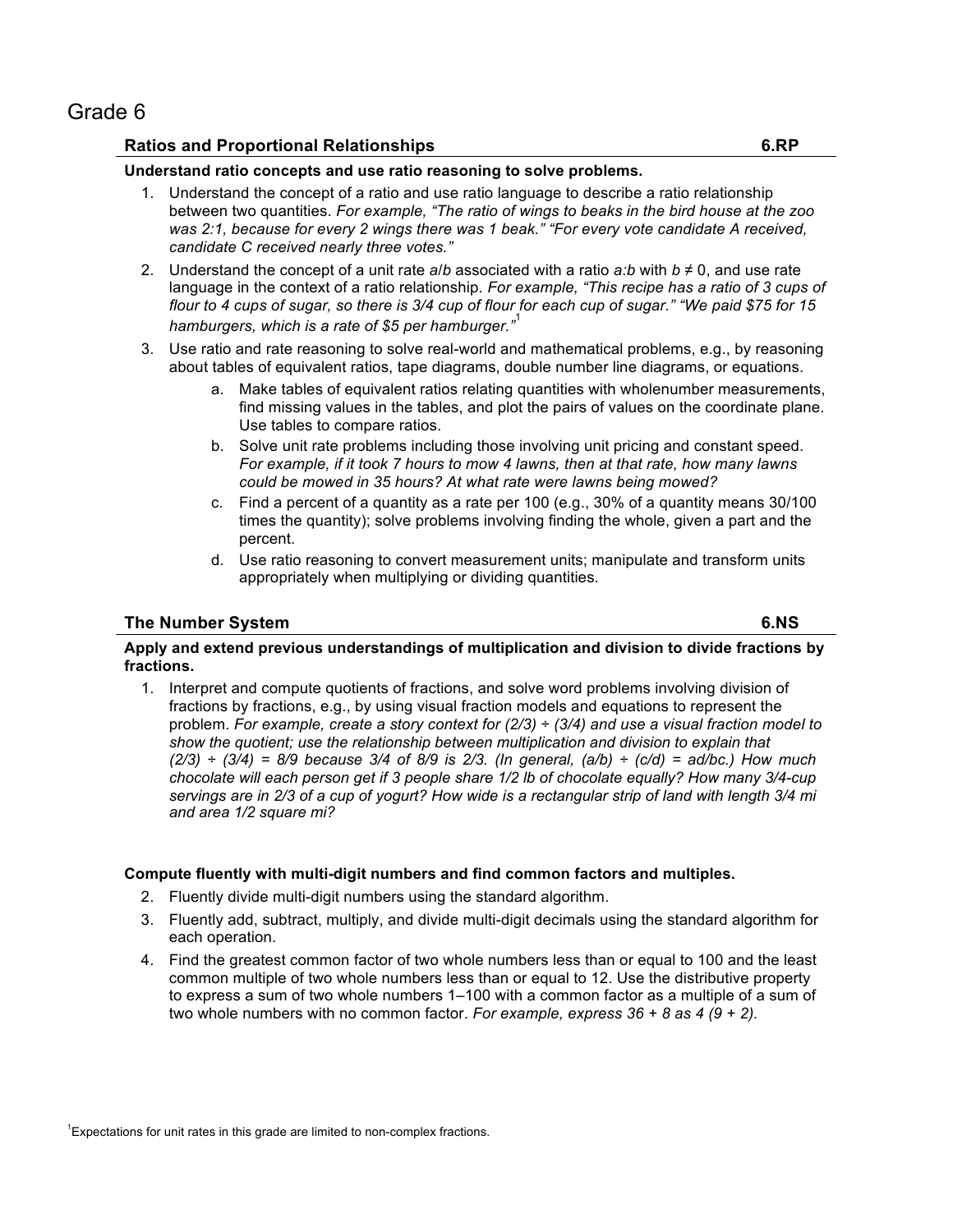#### **Apply and extend previous understandings of numbers to the system of rational numbers.**

- 5. Understand that positive and negative numbers are used together to describe quantities having opposite directions or values (e.g., temperature above/below zero, elevation above/below sea level, credits/debits, positive/negative electric charge); use positive and negative numbers to represent quantities in real-world contexts, explaining the meaning of 0 in each situation.
- 6. Understand a rational number as a point on the number line. Extend number line diagrams and coordinate axes familiar from previous grades to represent points on the line and in the plane with negative number coordinates.
	- a. Recognize opposite signs of numbers as indicating locations on opposite sides of 0 on the number line; recognize that the opposite of the opposite of a number is the number itself, e.g.,  $-(-3) = 3$ , and that 0 is its own opposite.
	- b. Understand signs of numbers in ordered pairs as indicating locations in quadrants of the coordinate plane; recognize that when two ordered pairs differ only by signs, the locations of the points are related by reflections across one or both axes.
	- c. Find and position integers and other rational numbers on a horizontal or vertical number line diagram; find and position pairs of integers and other rational numbers on a coordinate plane.
- 7. Understand ordering and absolute value of rational numbers.
	- a. Interpret statements of inequality as statements about the relative position of two numbers on a number line diagram. *For example, interpret –3 > –7 as a statement that –3 is located to the right of –7 on a number line oriented from left to right.*
	- b. Write, interpret, and explain statements of order for rational numbers in real-world contexts. *For example, write –3°C > –7°C to express the fact that –3°C is warmer than –7°C.*
	- c. Understand the absolute value of a rational number as its distance from 0 on the number line; interpret absolute value as magnitude for a positive or negative quantity in a real-world situation. *For example, for an account balance of –30 dollars, write |–30| = 30 to describe the size of the debt in dollars.*
	- d. Distinguish comparisons of absolute value from statements about order. *For example, recognize that an account balance less than –30 dollars represents a debt greater than 30 dollars.*
- 8. Solve real-world and mathematical problems by graphing points in all four quadrants of the coordinate plane. Include use of coordinates and absolute value to find distances between points with the same first coordinate or the same second coordinate.

#### **Expressions and Equations 6.EE**

#### **Apply and extend previous understandings of arithmetic to algebraic expressions.**

- 1. Write and evaluate numerical expressions involving whole-number exponents.
- 2. Write, read, and evaluate expressions in which letters stand for numbers.
	- a. Write expressions that record operations with numbers and with letters standing for numbers. *For example, express the calculation "Subtract y from 5" as 5 – y.*
	- b. Identify parts of an expression using mathematical terms (sum, term, product, factor, quotient, coefficient); view one or more parts of an expression as a single entity. *For example, describe the expression 2 (8 + 7) as a product of two factors; view (8 + 7) as both a single entity and a sum of two terms.*
	- c. Evaluate expressions at specific values of their variables. Include expressions that arise from formulas used in real-world problems. Perform arithmetic operations, including those involving whole-number exponents, in the conventional order when there are no parentheses to specify a particular order (Order of Operations). *For* example, use the formulas  $V = s^3$  and  $A = 6 s^2$  to find the volume and surface area of a *cube with sides of length s = 1/2.*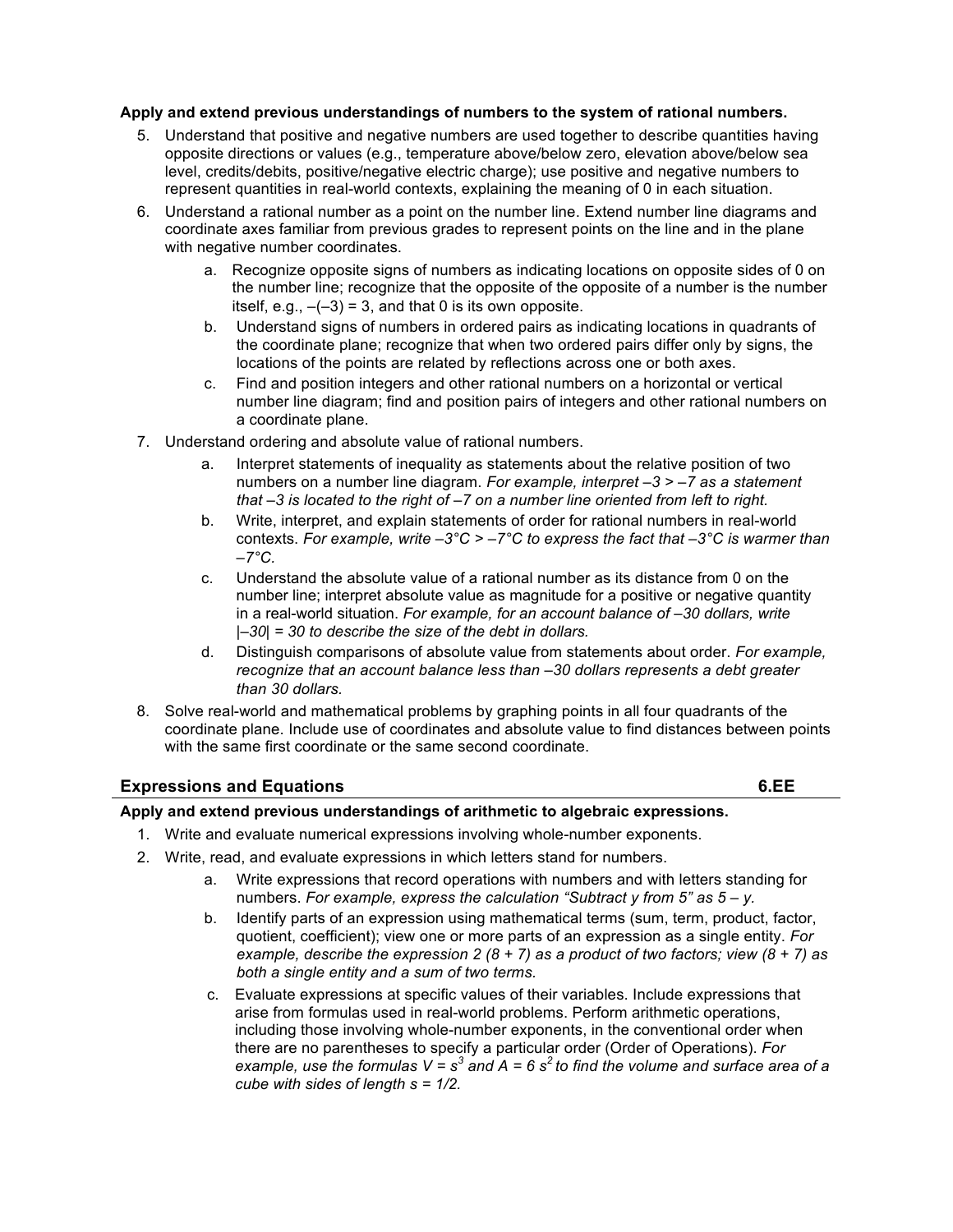- *distributive property to the expression 3 (2 + x) to produce the equivalent expression 6 + 3x; apply the distributive property to the expression 24x + 18y to produce the equivalent expression 6 (4x + 3y); apply properties of operations to y + y + y to produce the equivalent expression 3y.* 3. Apply the properties of operations to generate equivalent expressions. *For example, apply the*
- 4. Identify when two expressions are equivalent (i.e., when the two expressions name the same number regardless of which value is substituted into them). *For example, the expressions y + y + y and 3y are equivalent because they name the same number regardless of which number y stands for.*

#### **Reason about and solve one-variable equations and inequalities.**

- 5. Understand solving an equation or inequality as a process of answering a question: which values from a specified set, if any, make the equation or inequality true? Use substitution to determine whether a given number in a specified set makes an equation or inequality true.
- 6. Use variables to represent numbers and write expressions when solving a real-world or mathematical problem; understand that a variable can represent an unknown number, or, depending on the purpose at hand, any number in a specified set.
- 7. Solve real-world and mathematical problems by writing and solving equations of the form  $x + p = q$  and  $px = q$  for cases in which p, q and x are all nonnegative rational numbers.
- 8. Write an inequality of the form *x* > *c* or *x* < *c* to represent a constraint or condition in a real-world or mathematical problem. Recognize that inequalities of the form *x* > *c* or *x* < *c* have infinitely many solutions; represent solutions of such inequalities on number line diagrams.

#### **Represent and analyze quantitative relationships between dependent and independent variables.**

9. Use variables to represent two quantities in a real-world problem that change in relationship to one another; write an equation to express one quantity, thought of as the dependent variable, in terms of the other quantity, thought of as the independent variable. Analyze the relationship between the dependent and independent variables using graphs and tables, and relate these to the equation. *For example, in a problem involving motion at constant speed, list and graph ordered pairs of distances and times, and write the equation d = 65t to represent the relationship between distance and time.*